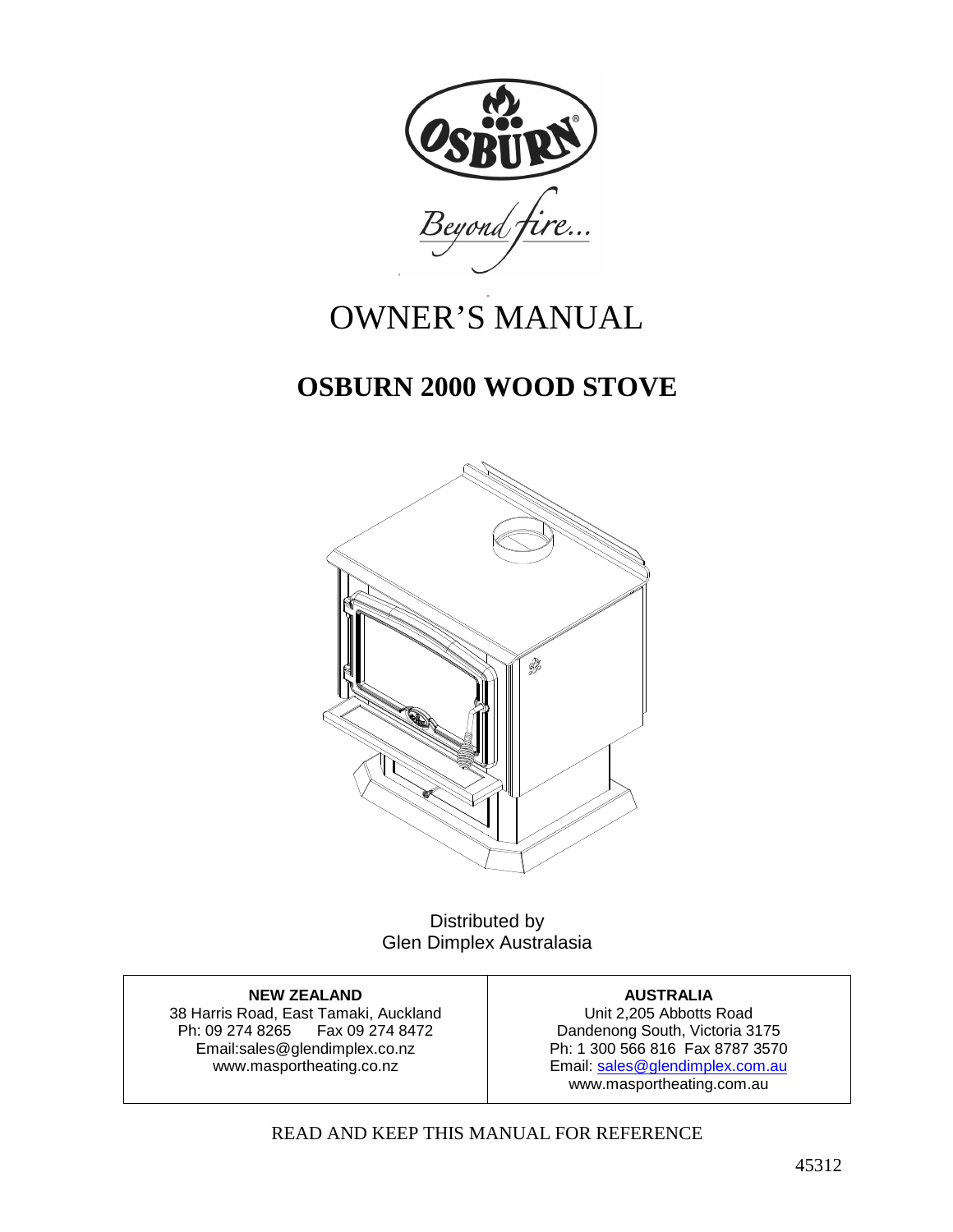## **TABLE OF CONTENTS**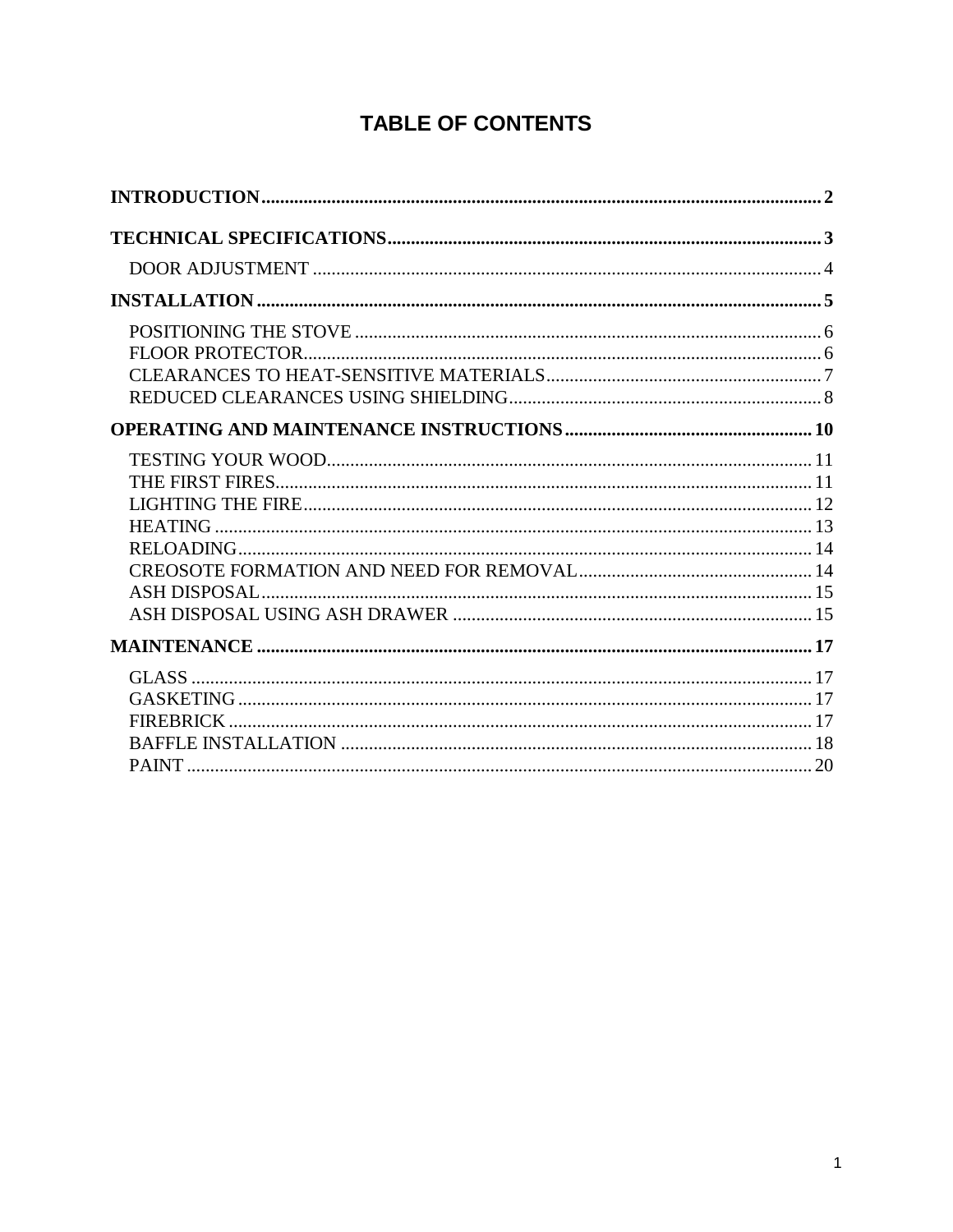## **INTRODUCTION**

Glen Dimplex Australasia congratulates you on your purchase and wishes to help you get maximum satisfaction from your wood stove. In the pages that follow, we will give you advice on wood heating and controlled combustion as well as technical specifications regarding installation, operation and maintenance of the model you have chosen.

The instructions pertaining to the installation of your wood stove comply with AS/NZS4013 and AS/NZS2918 standards.

**Read this entire manual before you install and use your new stove. If this stove is not properly installed, a house fire may result. To reduce the risk of fire, follow the installation instructions.** 

**Consult your local city, borough or shire council about restrictions and installations requirements in your area and the need to obtain a permit.** 

**Keep this instruction manual for future reference.** 

#### **CAUTIONS:**

- HOT WHILE IN OPERATION. KEEP CHILDREN, CLOTHING AND FURNITURE AWAY. CONTACT MAY CAUSE SKIN BURNS.
- DO NOT USE CHEMICALS OR FLUIDS TO IGNITE THE FIRE.
- DO NOT LEAVE THE STOVE UNATTENDED WHEN THE DOOR IS SLIGHTLY OPENED.
- DO NOT BURN WASTES, FLAMMABLE FLUID SUCH AS GASOLINE, NAPHTHA OR MOTOR OIL.
- DO NOT CONNECT TO ANY AIR DISTRIBUTION DUCT OR SYSTEM.
- ALWAYS CLOSE THE DOOR AFTER THE IGNITION.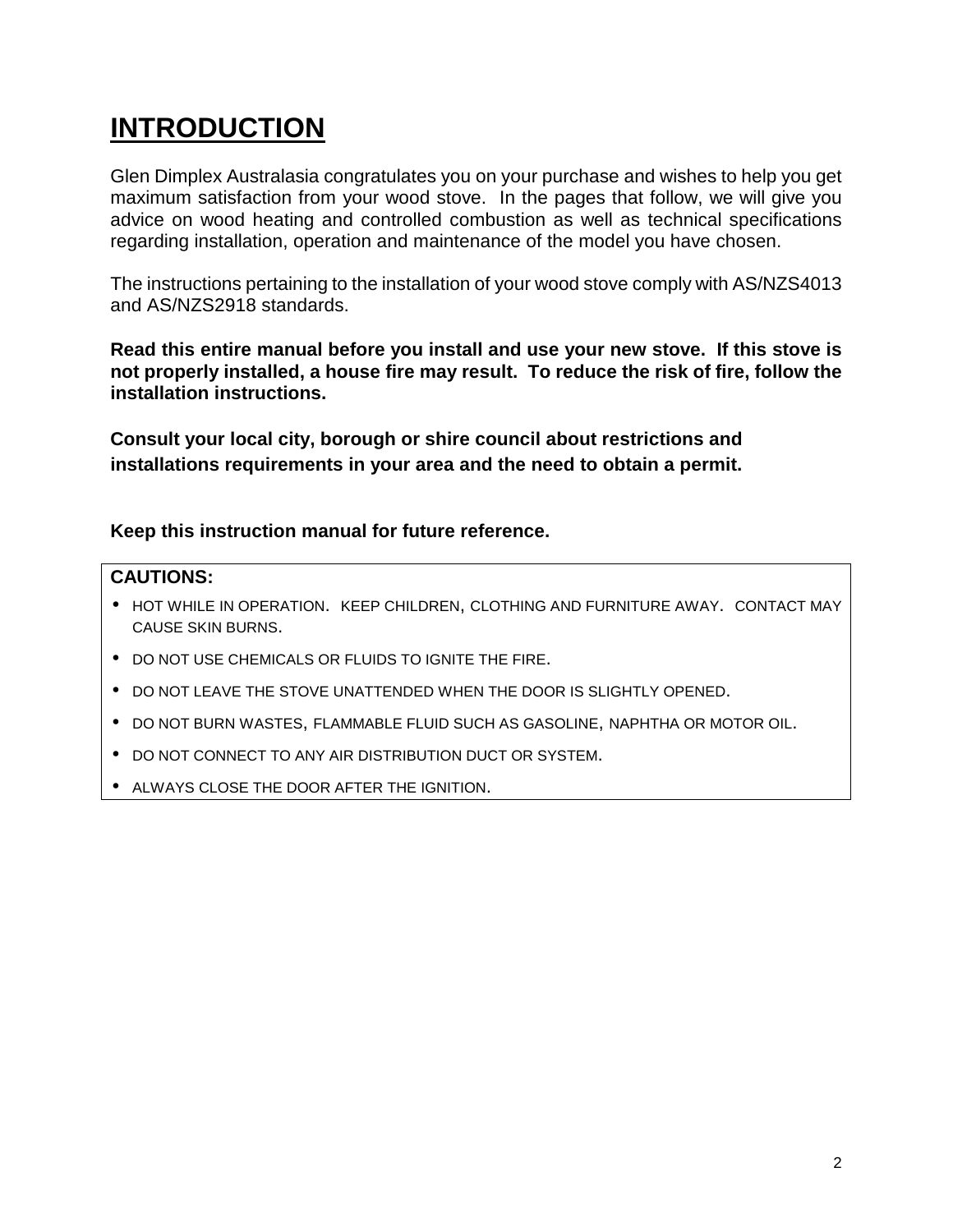# **TECHNICAL SPECIFICATIONS**

| <b>Combustible:</b>                                 | Wood                         |
|-----------------------------------------------------|------------------------------|
| Maximum average heat output - hardwood (Australia): | 8kW                          |
| Average efficiency - hardwood (Australia):          | 60%                          |
| Average emissions - hardwood (Australia):           | $1.0$ g/kg                   |
| Color:                                              | Metallic black               |
| <b>Flue Spigot Diameter:</b>                        | 152 mm                       |
| Flue system :                                       | Standard                     |
| Minimum Flue Height (from floor protector):         | 4.6 meters                   |
| <b>Maximum Log Length:</b>                          | 508 mm                       |
| <b>Overall dimensions:</b>                          | WxDxH<br>(668 x 660 x 800mm) |
| <b>Combustion Chamber:</b><br>Width x Depth:        | W x D<br>(533 x 438mm)       |
| Volume:                                             | $0,065 \text{ m}^3$          |
| <b>Door Opening Dimensions:</b>                     | W x H<br>445 x 229mm         |
| Weight:                                             | 186 Kg                       |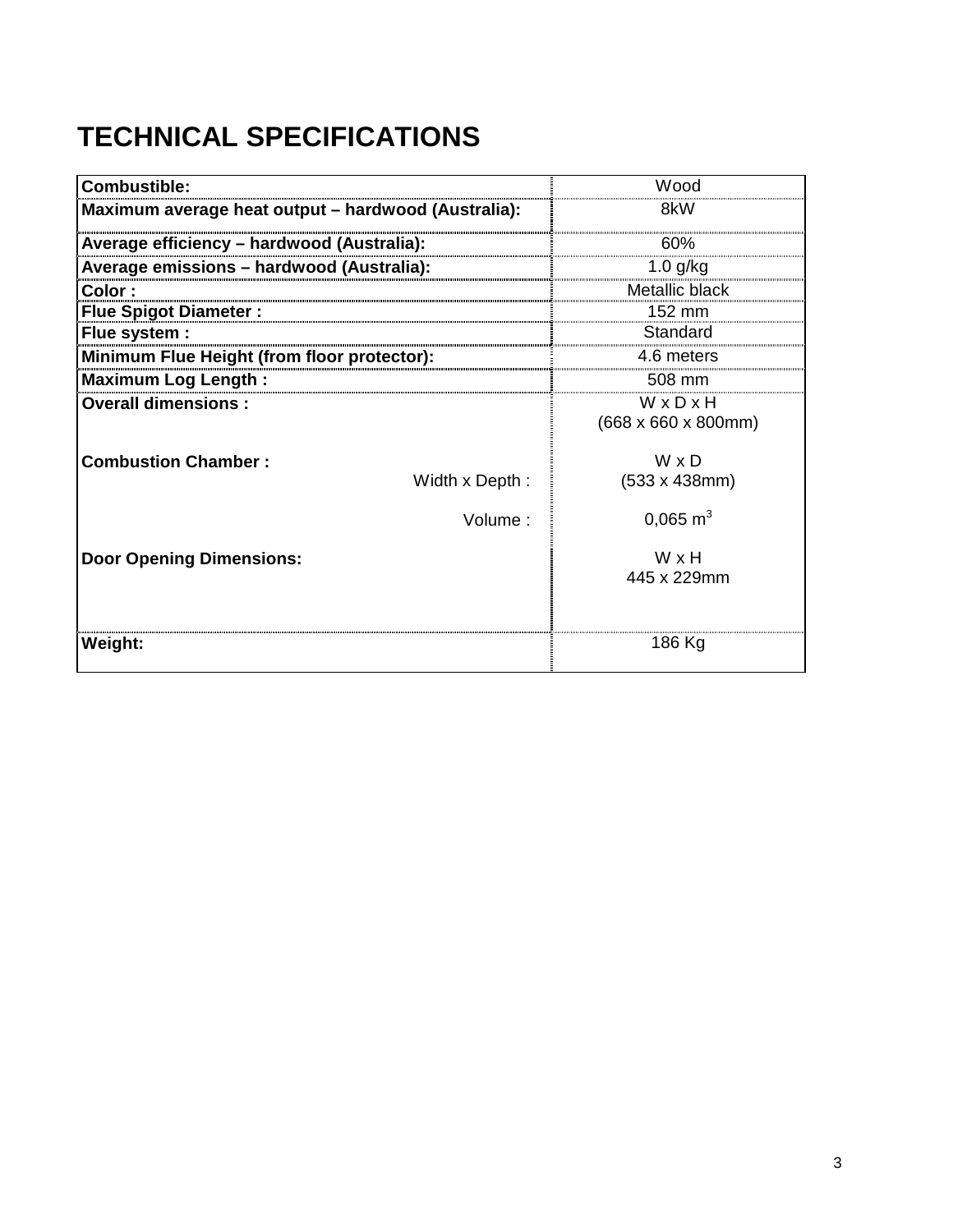#### **DOOR ADJUSTMENT**

In order for your stove to operate properly, the door should be adjusted periodically to provide an air tight fit. To adjust:

- Remove the lock pin (spring pin) by pulling and turning it using pliers ("Vise grip")
- Turn the handle counter clock wise one turn to increase pressure
- Re-install the lock pin (spring pin) with a small hammer



**Figure 1 : Door Adjustment**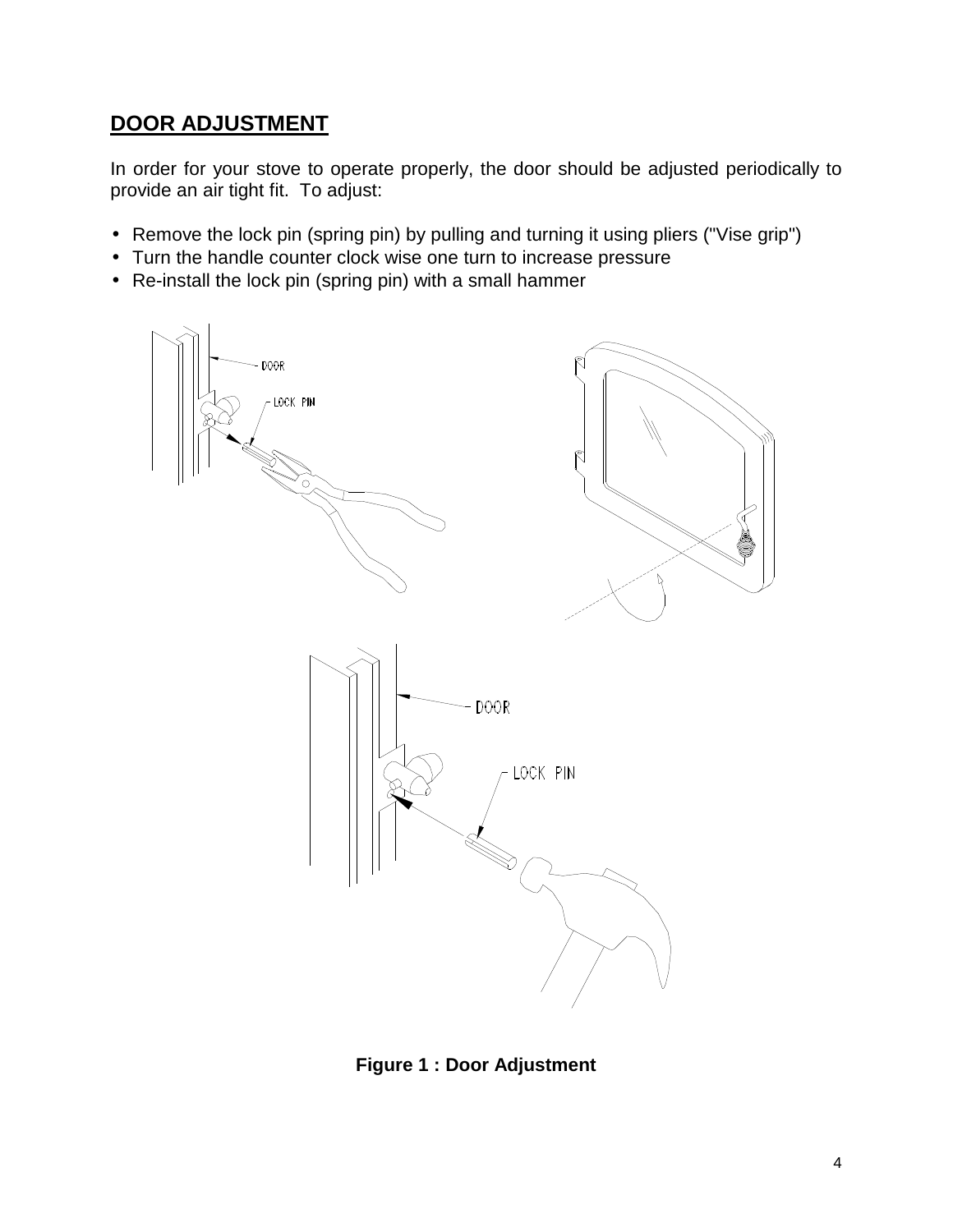## **INSTALLATION**

**IT IS RECOMMEND THAT THE INSTALLATION OF YOUR OSBURN WOODFIRE BE CARRIED OUT BY A QUALIFIED SPECIALIST INSTALLER. IF ANY ELECTRICAL WORK IS REQUIRED, IT MUST BE CARRIED OUT BY A LICENSED ELECTRICIAN.**

**WARNING:** The instructions pertaining to the installation of your wood stove comply with the AS/NZS 2918 standard. **THE APPLIANCE AND FLUE SYSTEM MUST THEREFORE BE INSTALLED IN ACCORDANCE WITH AS/NZS 2918 AND THE APPROPRIATE REQUIREMENTS OF THE RELEVANT BUILDING CODE OR CODES.** 

**WARNING: APPLIANCES INSTALLED IN ACCORDANCE WITH THIS STANDARD SHALL COMPLY WITH THE REQUIREMENTS OF AS/NZS 4013 WHERE REQUIRED BY THE REGULATORY AUTHORITY, I.E. THE APPLIANCE SHALL BE IDENTIFIABLE BY A COMPLIANCE PLATE WITH THE MARKING "TESTED TO AS/NZS 4013".** 

#### **ANY MODIFICATION OF THE APPLIANCE THAT HAS NOT BEEN APPROVED IN WRITING BY THE TESTING AUTHORITY IS CONSIDERED TO BE IN BREACH OF THE APPROVAL GRANTED FOR COMPLIANCE WITH AS/NZS 4013.**

#### **CAUTION:**

- MIXING OF APPLIANCE OR FLUE SYSTEM COMPONENTS FROM DIFFERENT SOURCES OR MODIFYING THE DIMENSIONAL SPECIFICATION OF COMPONENTS MAY RESULT IN HAZARDOUS CONDITIONS. WHERE SUCH ACTION IS CONSIDERED, THE MANUFACTURER SHOULD BE CONSULTED IN THE FIRST INSTANCE.
- CRACKED AND BROKEN COMPONENTS, e.g. GLASS PANELS OR CERAMIC TILES, MAY RENDER THIS INSTALLATION UNSAFE.
- USE SMOKE DETECTORS IN THE ROOM WHERE YOUR STOVE IS INSTALLED.
- A SOURCE OF FRESH AIR INTO THE ROOM OR SPACE HEATED SHALL BE PROVIDED WHEN REQUIRED.
- IF THIS STOVE IS NOT PROPERLY INSTALLED, A HOUSE FIRE MAY RESULT. TO REDUCE THE RISK OF FIRE, FOLLOW THE INSTALLATION INSTRUCTIONS.
- CONSULT YOUR CITY, BOROUGH OR SHIRE COUNCIL ABOUT RESTRICTIONS AND INSTALLATIONS REQUIREMENTS IN YOUR AREA.
- KEEP FURNITURE AND DRAPES WELL AWAY FROM THE STOVE.
- NEVER USE GASOLINE, GASOLINE-TYPE LANTERN FUEL, KEROSENE, CHARCOAL LIGHTER FLUID, OR SIMILAR LIQUIDS TO START OR "FRESHEN UP" A FIRE. KEEP ALL SUCH LIQUIDS WELL AWAY FROM THE STOVE.
- IN THE EVENT OF A CHIMNEY FIRE, PUSH THE AIR CONTROL FULL CLOSED TO DEPRIVE THE FIRE OF OXYGEN. CALL THE FIRE DEPARTMENT.
- DO NOT CONNECT TO ANY AIR DISTRIBUTION DUCT OR SYSTEM.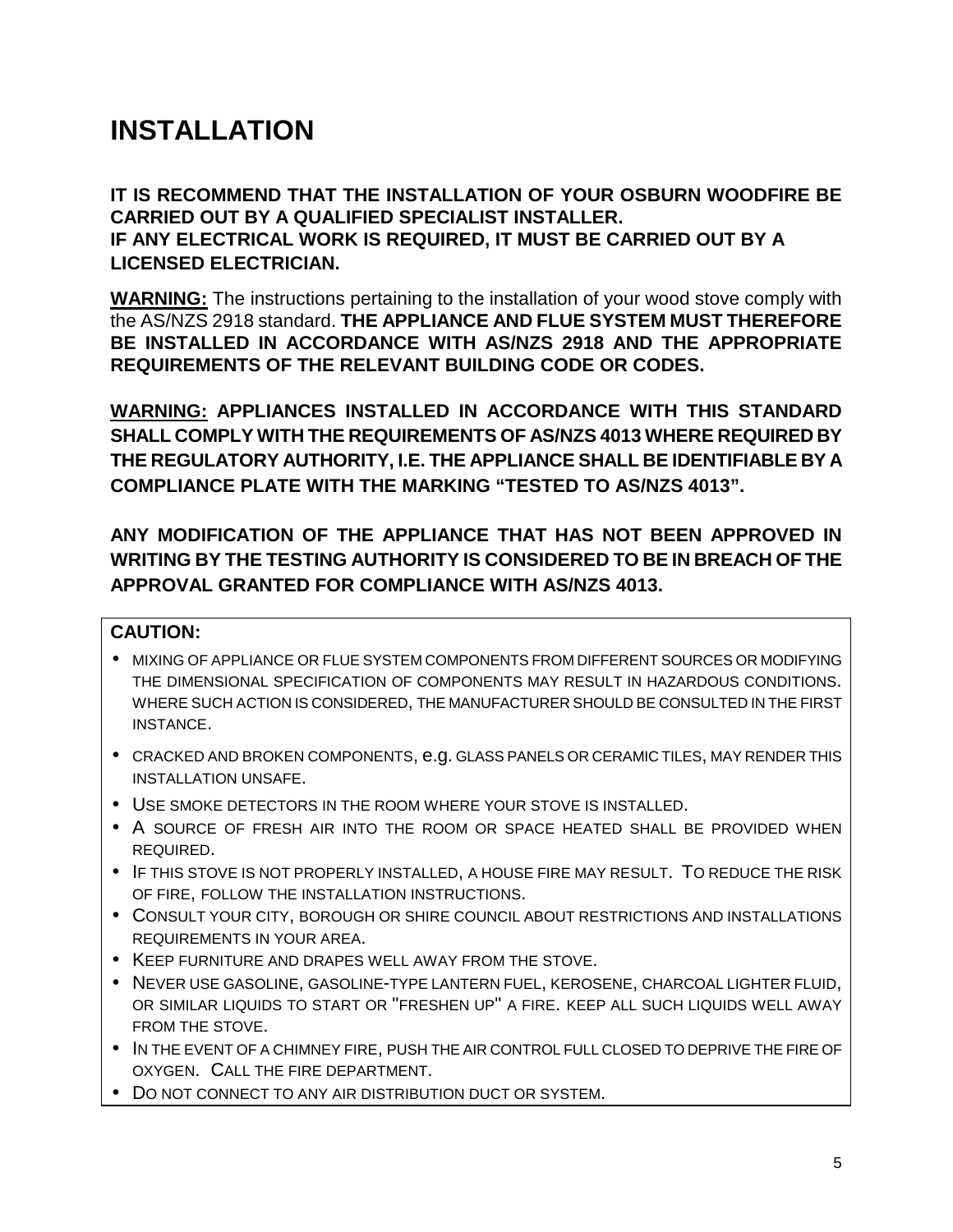### **POSITIONING THE STOVE**

It is very important to position the wood stove as close as possible to the chimney, and in an area that will favour the most efficient heat distribution possible throughout the house. The stove must therefore be installed in the room where the most time is spent, and in the most spacious room possible. Recall that wood stoves produce radiating heat, the heat we feel when we are close to a wood stove. A wood stove also functions by convection, that is through the displacement of hot air accelerated upwards and its replacement with cooler air. If necessary, the hot air distribution from the stove may be facilitated by the installation of a blower.

**The wood stove must not be hooked up to a hot air distribution system since an excessive accumulation of heat may occur.** 

**A wood stove must never be installed in a hallway or near a staircase, since it may block the way in case of fire or fall to respect required clearances.**

### **FLOOR PROTECTOR**

Your wood stove should be placed on a non-combustible surface. Install a floor protection using a 6mm thick fibre cement sheet with thermal conductivity of 0.23W/m degree K underneath the heater.

The floor protector should project beyond the stove as follows:

Minimum Distance From the Door Opening

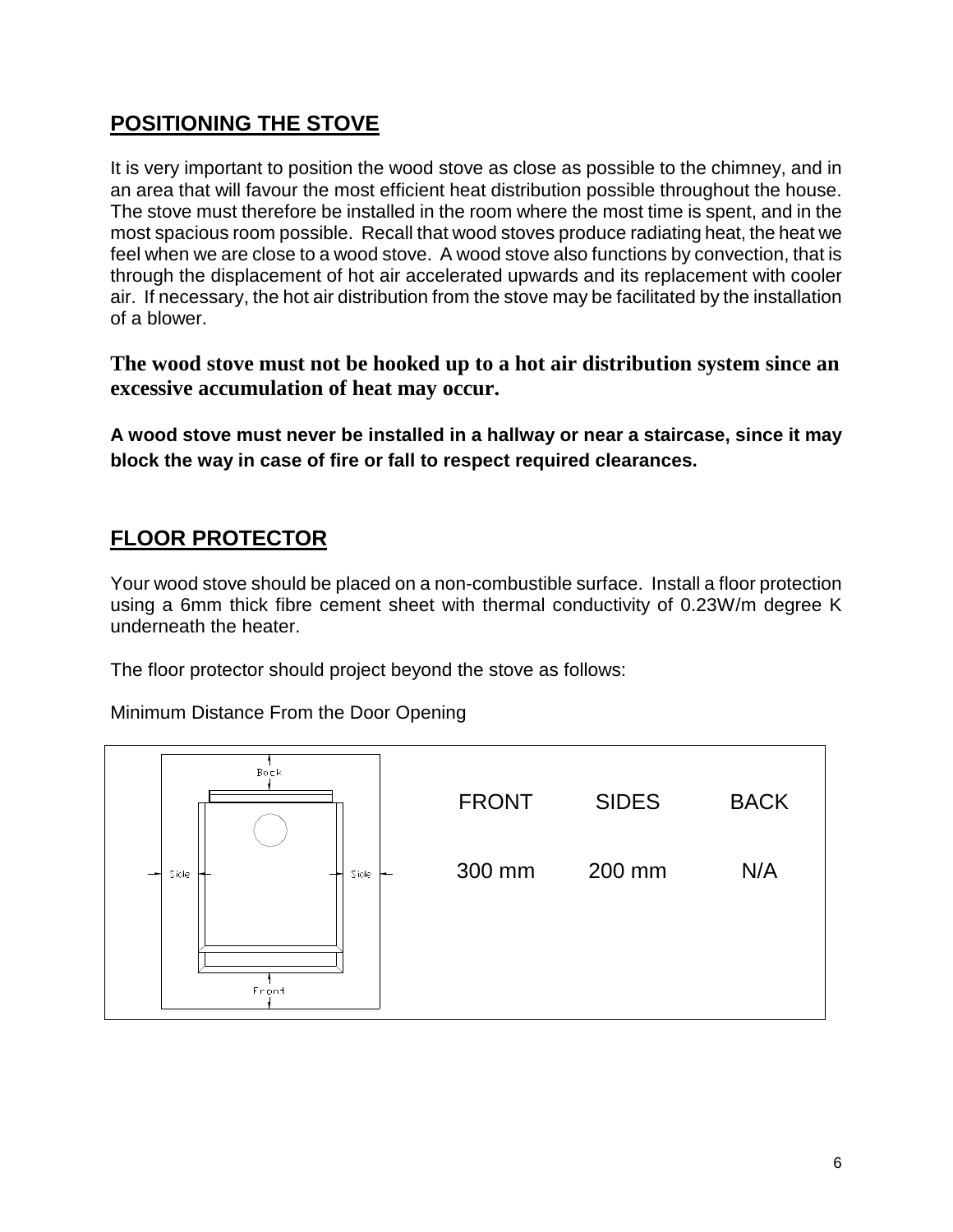### **CLEARANCES TO HEAT-SENSITIVE MATERIALS**

**It is of outmost importance that the clearances to heat-sensitive materials be carefully maintained upon installation of the stove you have selected. Refer to the table below :** 



|                    | <b>CLEARANCES TO HEAT SENSITIVE MATERIALS</b> |                   |          |       |                   |
|--------------------|-----------------------------------------------|-------------------|----------|-------|-------------------|
| Model              |                                               |                   |          |       |                   |
| <b>OSBURN 2000</b> | 130mm                                         | 300 <sub>mm</sub> | $170$ mm | 300mm | 200 <sub>mm</sub> |

- Floor to ceiling height must be at least 1,500 mm in all cases.
- The clearance between the flue pipe and a wall are valid only for vertical walls and for vertical flue pipe.

**WHERE THE FLUE PASSES THROUGH WALLS, CEILINGS OR ROOFS, VENTILATED DOUBLE FLUE-PIPE CASINGS MUST BE USED AROUND THE FLUE PIPE, ALONG WITH CEILING PLATES AS SPECIFIED IN AS/NZS2918:2001.**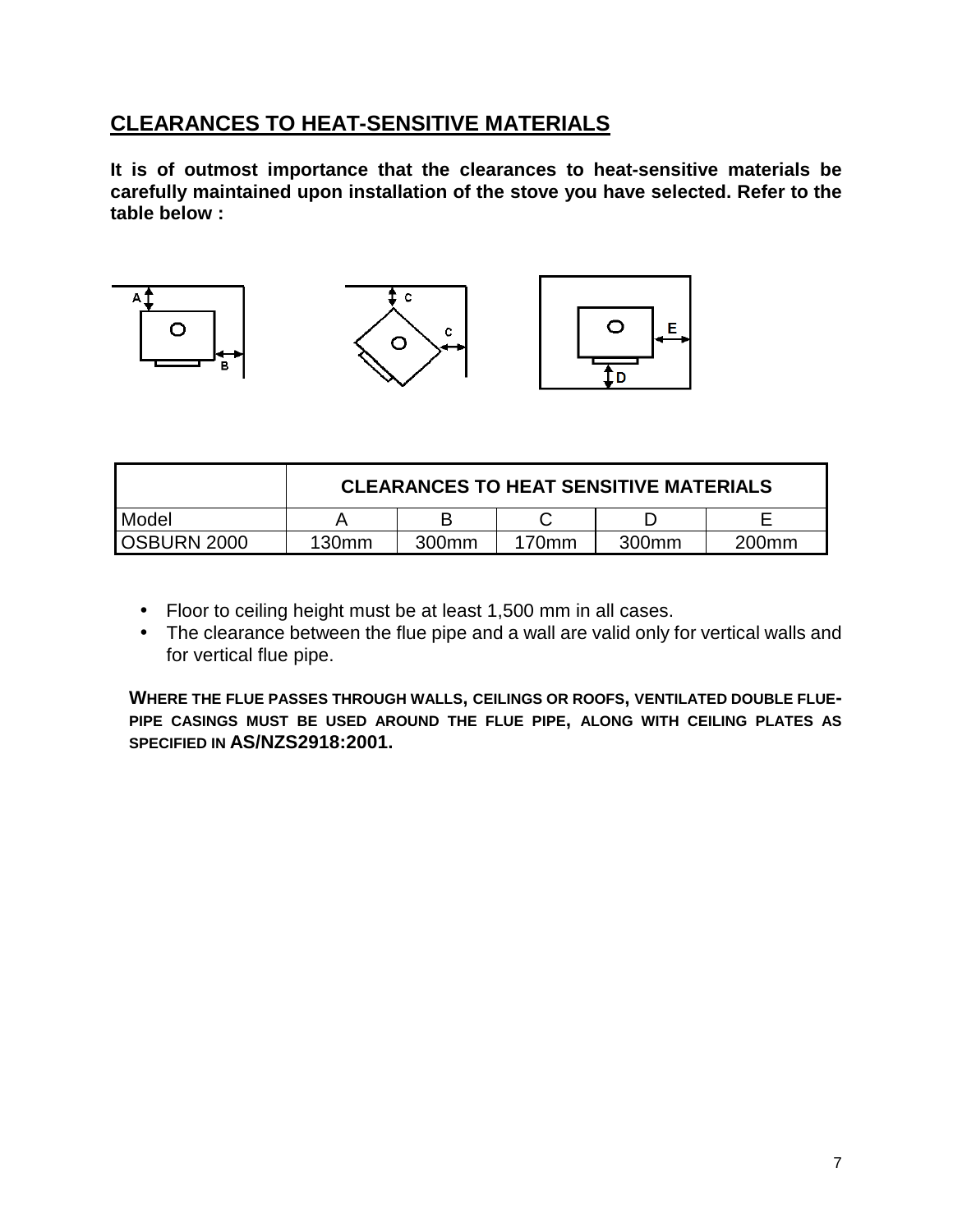### **REDUCED CLEARANCES USING SHIELDING**

You may decrease the minimum clearances to heat-sensitive materials by installing heat radiation shields between the walls or the ceiling and the stove. These heat radiation shields must be installed permanently, and must be made of a heat-resistant or heattolerant material.

An air gap must separate the heat shield from any heat-sensitive surface. Furthermore, the heat shield shall extend in all directions beyond the boundaries of the appliance surface by a distance of not less than 450 mm. **Exceptions may apply. Refer to AS/NZS2918:2001.** 

Following the installation of such heat radiation shields, the minimum clearances to heatsensitive materials may be reduced by applying the clearances factor in the table below:

#### **CONSTRUCTIONS AND CLEARANCES FACTORS FOR APPLIANCES HEAT SHIELDS WHICH ARE WITHIN 45<sup>O</sup> OF THE VERTICAL**

| <b>HEAT SHIELD CONSTRUCTIONS</b>         | Minimum air<br>gap dimensions<br>(mm) | <b>Clearances</b><br>factor |
|------------------------------------------|---------------------------------------|-----------------------------|
| Single layer of continuous material      |                                       | 0.40                        |
| Single layer of continuous material      | 25                                    | 0.30                        |
| Two spaced layers of continuous material | $12+12$                               |                             |

#### **NOTES :**

- 1- Masonry may be used as a heat shield material.
- 2- Where heat shields are used to reduce appliance clearance dimensions, additional flue shielding may also be required. Refer to AS/NZS2918:2001.
- 3- Non standard installations Refer to AS/NZS2918 for guidance.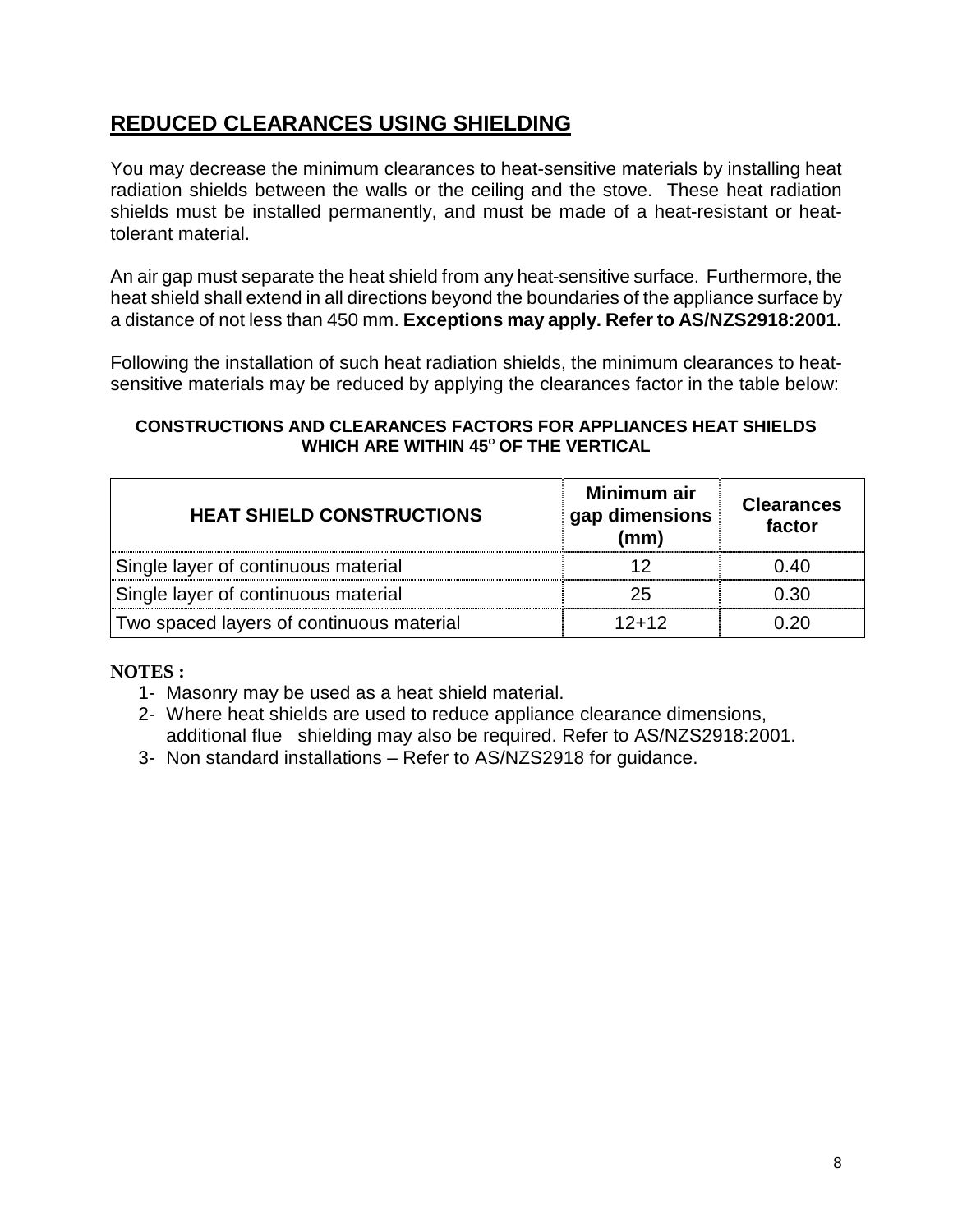### **FLUE TERMINATION REQUIREMENTS**

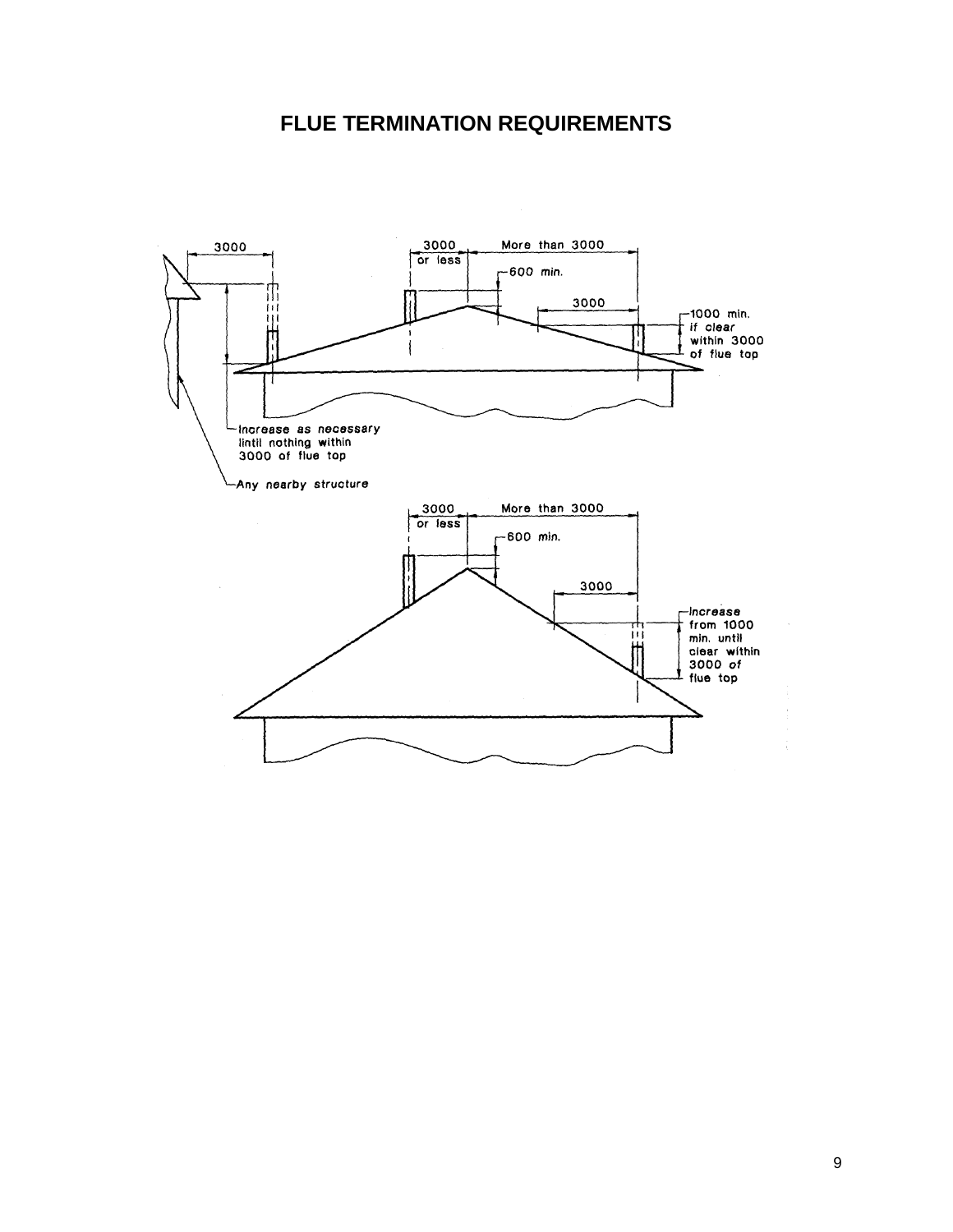## **OPERATING AND MAINTENANCE INSTRUCTIONS**

#### **Keep these instructions for future reference.**

#### **WARNING:**

- ANY MODIFICATION OF THE APPLIANCE THAT HAS NOT BEEN APPROVED IN WRITING BY THE TESTING AUTHORITY IS CONSIDERED AS BREACHING AS/NZS 4013.
- DO NOT USE FLAMMABLE LIQUIDS OR AEROSOLS TO START OR REKINDLE THE FIRE.
- DO NOT USE FLAMMABLE LIQUIDS OR AEROSOLS IN THE VICINITY OF THIS APPLIANCE WHEN IT IS OPERATING.
- DO NOT STORE FUEL WITHIN HEATER INSTALLATION CLEARANCES.
- OPEN AIR CONTROL (AND DAMPER WHEN FITTED) BEFORE OPENING FIRING DOOR.
- THIS STOVE IS NOT DESIGNED TO BE USED WITH THE DOOR OPEN. THE DOOR MAY BE OPEN ONLY DURING LIGHTING PROCEDURES. NEVER LEAVE THE STOVE UNATTENDED WHEN THE DOOR IS OPEN.
- HOT WHILE IN OPERATION, KEEP CHILDREN, CLOTHING AND FURNITURE AWAY. CONTACT MAY CAUSE SKIN BURNS. **WEAR GLOVES TO OPERATE YOUR STOVE.**

#### **CAUTION**

- THIS APPLIANCE SHOULD BE MAINTAINED AND OPERATED AT ALL TIMES IN ACCORDANCE WITH THESE INSTRUCTIONS.
- THE USE OF SOME TYPES OF PRESERVATIVE-TREATED WOOD AS A FUEL CAN BE HAZARDOUS.

Your stove was designed to burn wood only; no other material should be burnt. Waste and other flammable materials should not be burnt in your wood stove.

**IT IS EXTREMELY IMPORTANT THAT YOU USE DRY WOOD ONLY IN YOUR WOOD STOVE.** The wood must have dried for 9 to 15 months, such that the moisture content below 20%. It is very important to keep in mind that even if the wood has been cut one, two or even more years, it is not necessarily dry.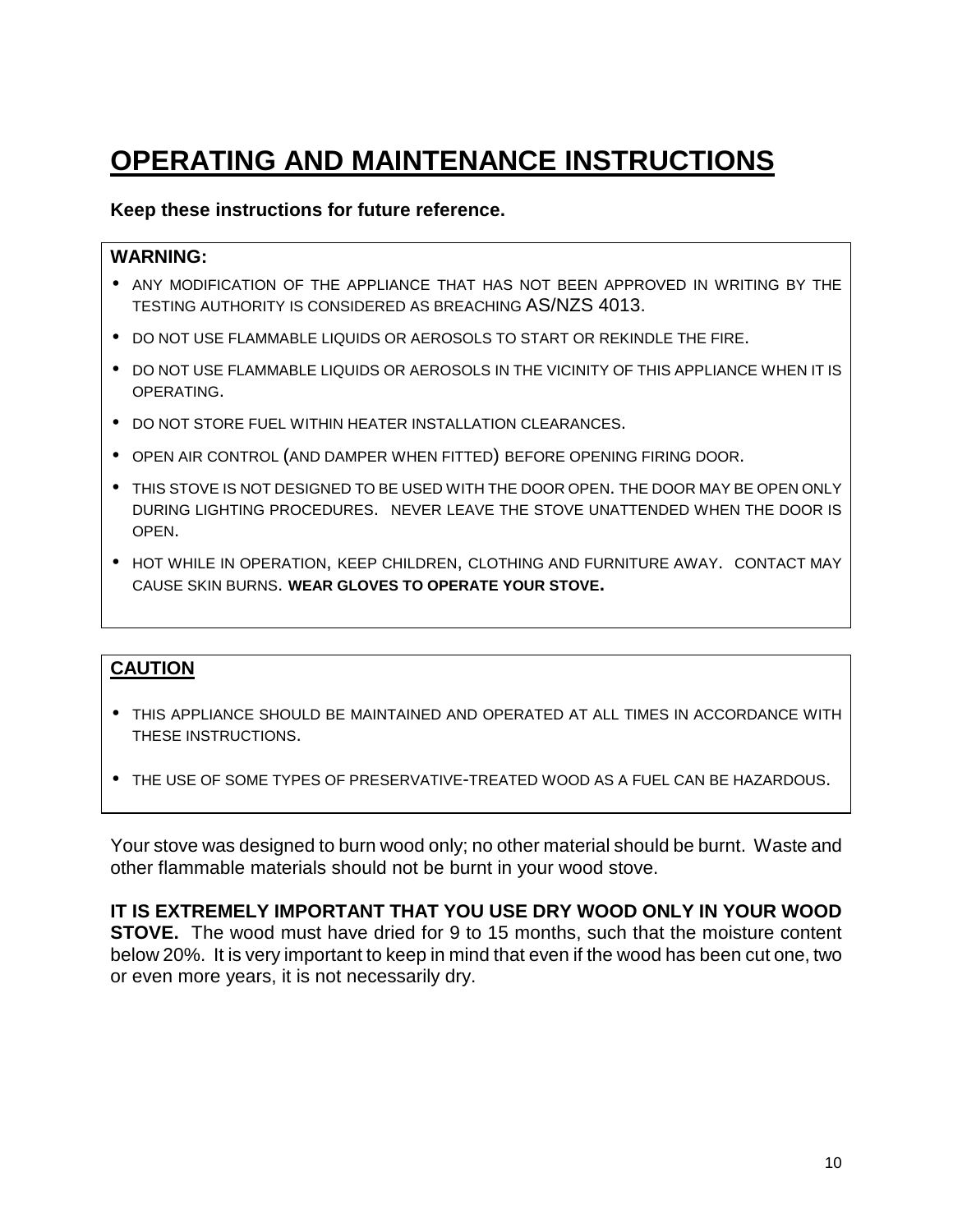Many problems related to the operation of a wood stove are caused by the fact that the wood used is too damp or has dried in poor conditions. These problems can be:

- problems lighting the fire
- creosote build-up causing flue fires
- low energy yield
- blackened windows
- incomplete log combustion

Smaller pieces of wood will dry faster. All logs exceeding 150 mm in diameter should be split. The wood should not be stored directly on the ground. Air should circulate through the cord. A half to one metre air gap should be left between each row of logs, which should be placed in the sunniest location possible. The upper layer of wood should be protected from the element but not the sides.

### **TESTING YOUR WOOD**

When the stove is thoroughly warmed, place one piece of split wood (about 130 mm in diameter) parallel to the door on the bed of red embers.

Keep the air control full open by pulling on it and close the door. If ignition of the piece is accomplished within 90 seconds from the time if was placed in the stove, your wood is correctly dried. If ignition takes longer, your wood is damp.

If your wood hisses and water or vapour escapes at the ends of the piece, your wood is soaked or freshly cut. Do not use this wood in your stove. Large amounts of creosote could be deposited in your flue system, creating potential conditions for a flue fire.

### **THE FIRST FIRES**

The fresh paint on your stove needs to be cured to preserve its quality. Once the fuel charge is properly ignited, only burn small fires in your stove for the first four hours of operation. Never open the air control more than necessary to achieve a medium burn rate.

Make sure that there is enough air circulation while curing the stove. The odours could be smelled during the 3 or 4 first fires. Never start your stove outside. You will not be able to see if you are over heating. **The smoke resulting from the paint curing process is not toxic.**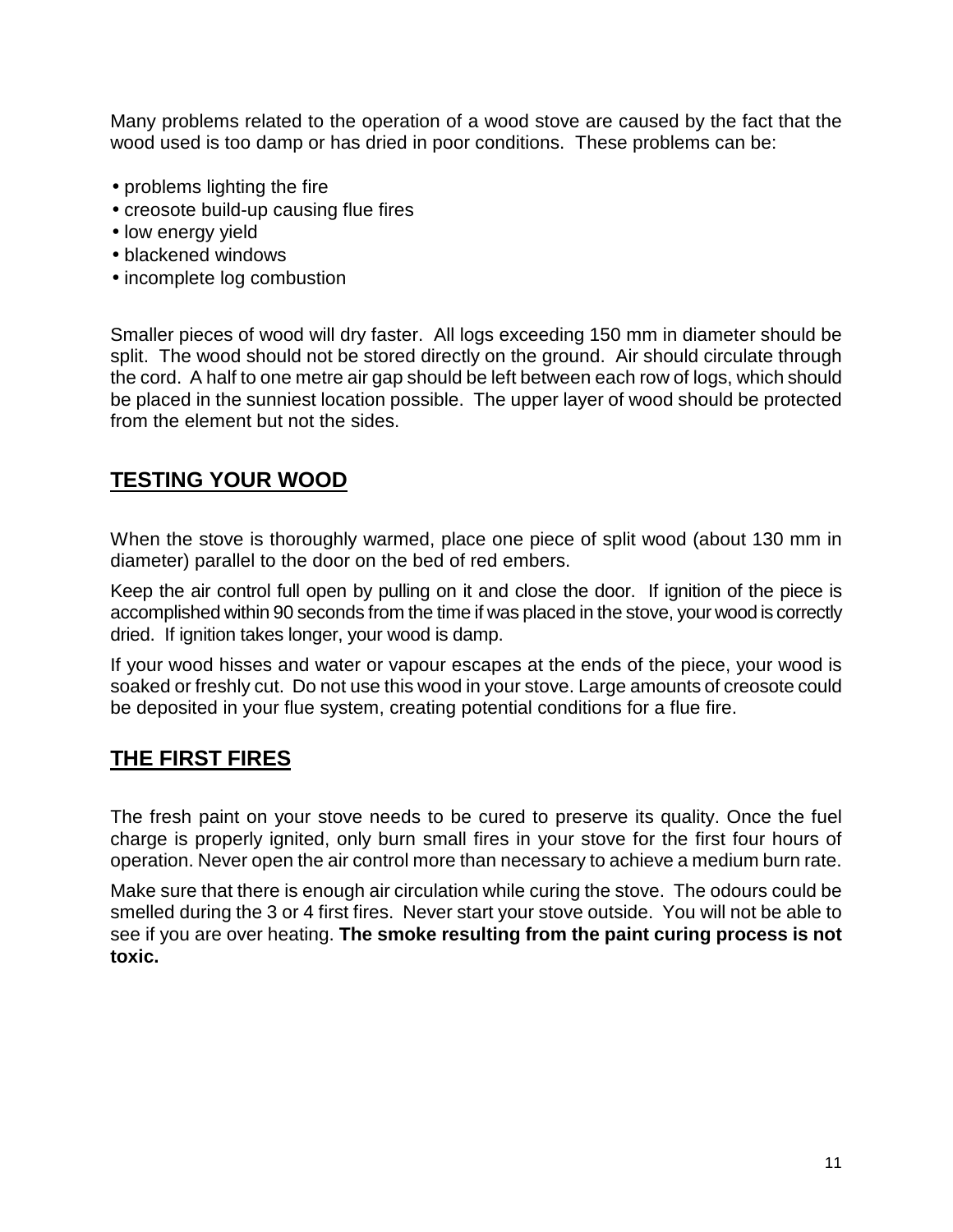### **LIGHTING THE FIRE**

After making sure that the stove air intake controls are fully open (completely pull-out towards you), place several rumpled sheets of paper in the center of the combustion chamber. Place 8 to 10 pieces of small dry kindling wood over the paper in the form of  $a$ tent. You may also place a few pieces of heating wood, but choose the smaller ones. No chemical product should be used to light the fire. Before igniting the paper and kindling wood, it is recommended that you warm up the flue. This is done in order to avoid back draught problems often due to negative pressure in the house. If such is the case, open a window slightly near the stove and twist together a few sheets of newspaper into a torch. Light up this paper torch and hold it as close as possible to the mouth of the pipe inside the combustion chamber to warm up the flue. Once the updraught movement is initiated, you are ready to ignite the stove by lighting the paper and kindling wood inside the combustion chamber.

We therefore suggest that you to leave the door slightly opened (20 mm) for a few minutes, **under supervision**, in order to allow for good combustion. After this time, you must close the door and progressively adjust the air control to obtain the desired temperature.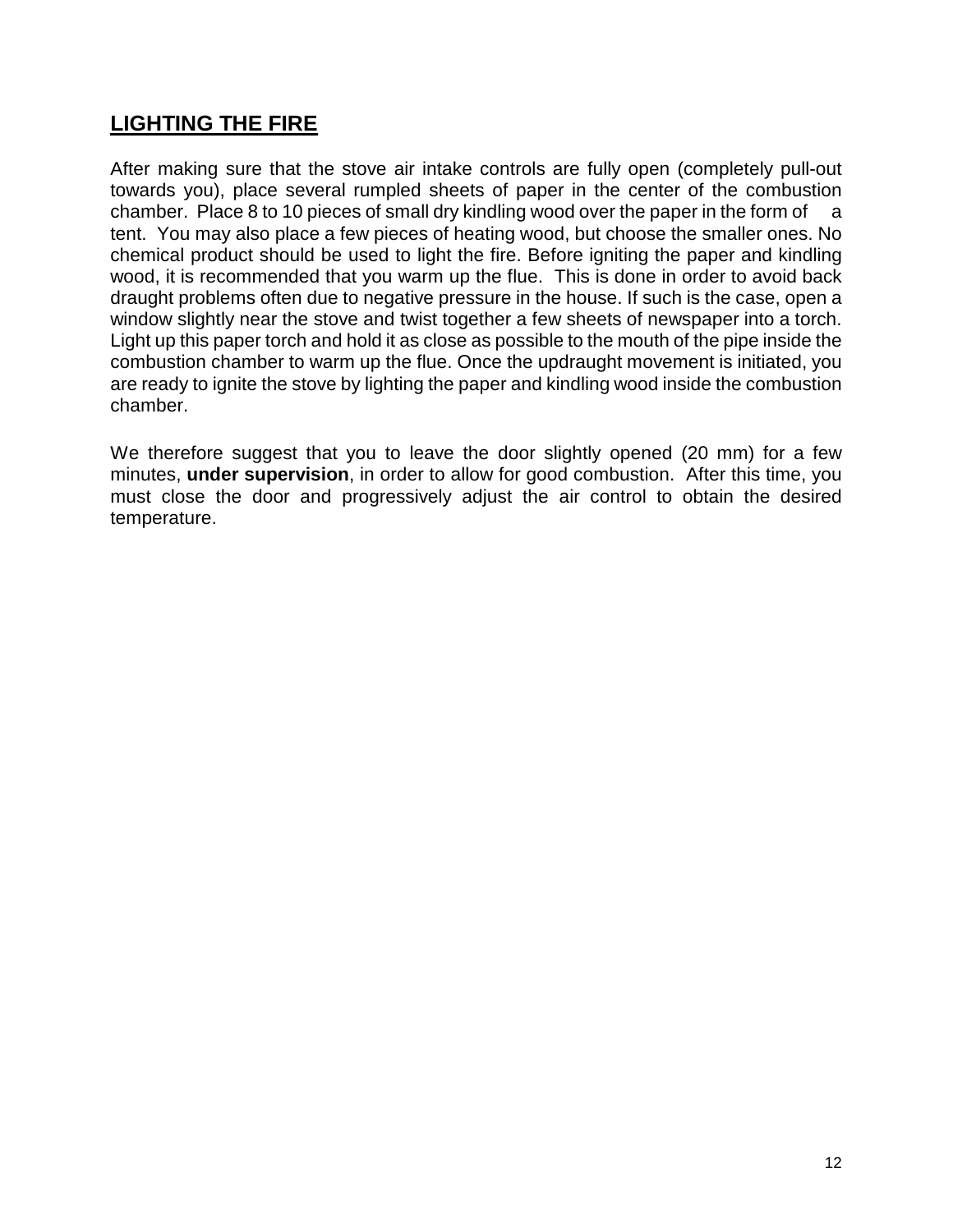### **HEATING**

Controlled combustion is the most efficient technique for wood heating because it enables you to select the type of combustion you want for each given situation. Always load the logs perpendicular to the door opening (front to back). The wood will burn slowly if the wood stove air intake control is adjusted to reduce the oxygen supply in the combustion chamber to a minimum. On the other hand, wood will burn quickly if the air control is adjusted to admit a larger quantity of oxygen in the combustion chamber. The air intake control on your stove is very simple. If you pulled out completely towards you, it is fully open. If you push it until it stops, the combustion air is reduced to a minimum. Your OSBURN stove may burn differently according to the species of wood used, its moisture content, the size and density of the pieces, the length of the flue, the altitude, and outside temperature.

#### **WARNINGS**

• NEVER OVERFIRE YOUR STOVE. IF ANY PART OF THE STOVE STARTS TO GLOW RED, OVER FIRING IS HAPPENING. READJUST THE AIR INTAKE CONTROL AT A LOWER SETTING.

• NEVER LOAD YOUR STOVE UP TO THE STAINLESS BAFFLE. ALWAYS LEAVE 5 TO 10 CENTIMETERS TO ALLOW PROPER COMBUSTION THROUGH SECONDARY AIR OPENINGS (NEVER PUT WOOD ABOVE THE FIREBRICK LINING ON THE FIREBOX). THIS WILL ALSO PREVENT OVERFIRING OF YOUR STOVE.

• THE INSTALLATION OF A LOG CRADLE IS NOT RECOMMENDED IN YOUR OSBURN WOOD STOVE.

• SHOULD THERE BE A SOOT OR CREOSOTE FIRE IN YOUR FLUE SYSTEM, CLOSE THE AIR CONTROL COMPLETELY. IMMEDIATELY CALL THE FIRE DEPARTMENT.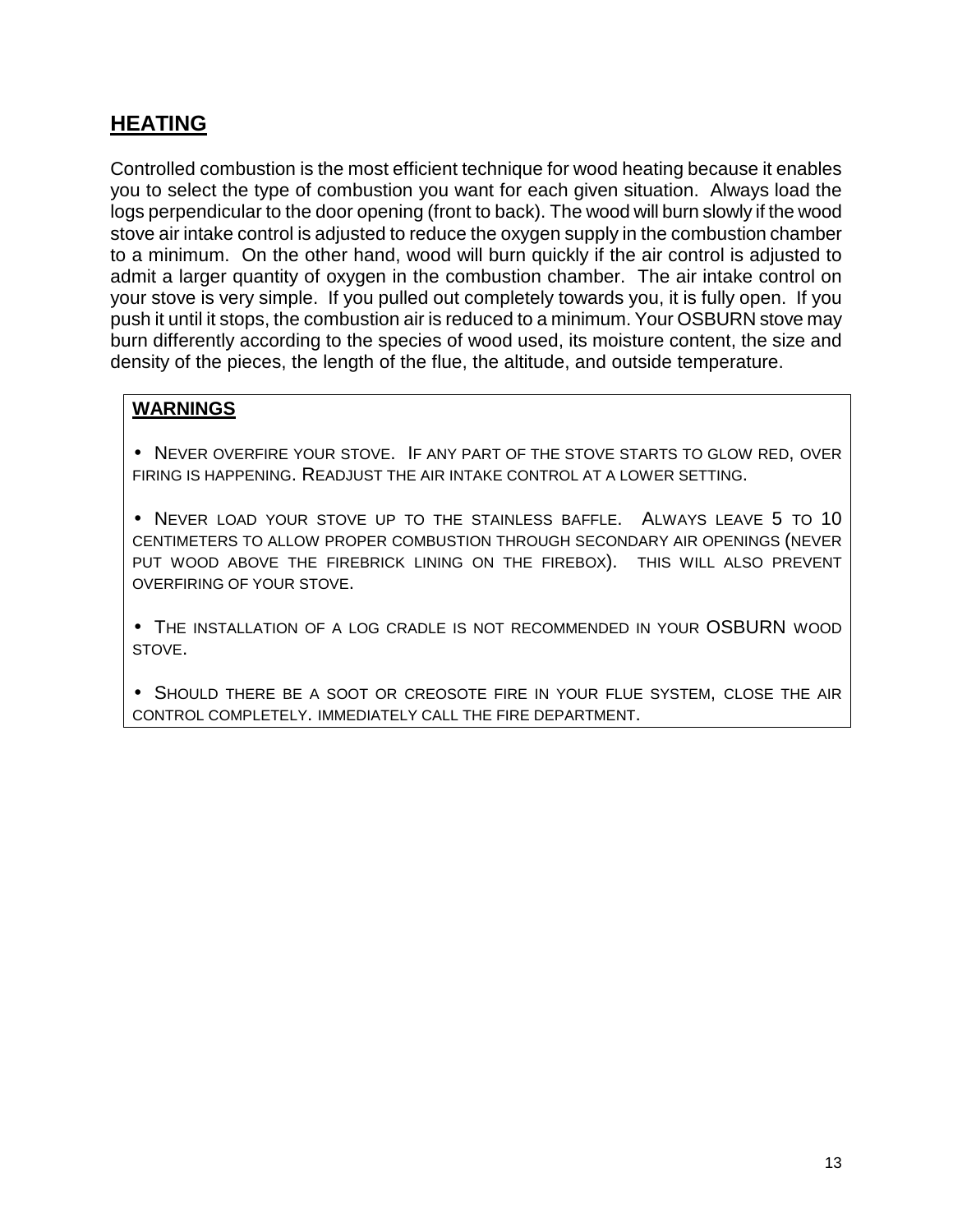### **RELOADING**

Once you have obtained a good bed of embers, you should reload the unit. In order to do so, open the air control to its maximum for approximately 15 seconds prior to opening the stove door. Then, proceed by opening the door very slowly; open it by 20 to 40 mm for 10 to 15 seconds before opening it completely. This procedure will increase the draught and thus eliminate the smoke which is stagnant in a state of slow combustion in the stove. Then bring the red embers to the front of the stove and reload the unit. **Depending on the type of wood you burn and the strength of the draught in your flue, you may have to leave the air control open to its maximum for more than 15 seconds to avoid smoke spillage before you reload the stove.** 

It is important to note that wood combustion consumes ambient oxygen in the room .In the case of negative pressure, it is a good idea to allow fresh air in the room by opening a window slightly.

### **CREOSOTE FORMATION AND NEED FOR REMOVAL**

When wood is burnt slowly, it produces tar and other organic vapours, which combine with expelled moisture to form creosote. The creosote vapours condense in the relatively cool flue of a slow-burning fire. As a result, creosote residue accumulates on the flue system. When ignited, this creosote makes an extremely hot fire. When burning wood, the flue system should be inspected at least once every two months during the heating season to determine if a creosote build-up has occurred.

### **PREVENTING CREOSOTE BUILD UP**

• Always burn dry wood. This allows clean burns and higher flue temperatures, therefore less creosote deposit.

• Leave the air control full open for about 10 minutes after reloading the stove to bring it back to proper operating temperatures. The secondary combustion can only take place if the firebox is hot enough.

• Always check for creosote deposit once every two months and have your flue system cleaned at least once a year.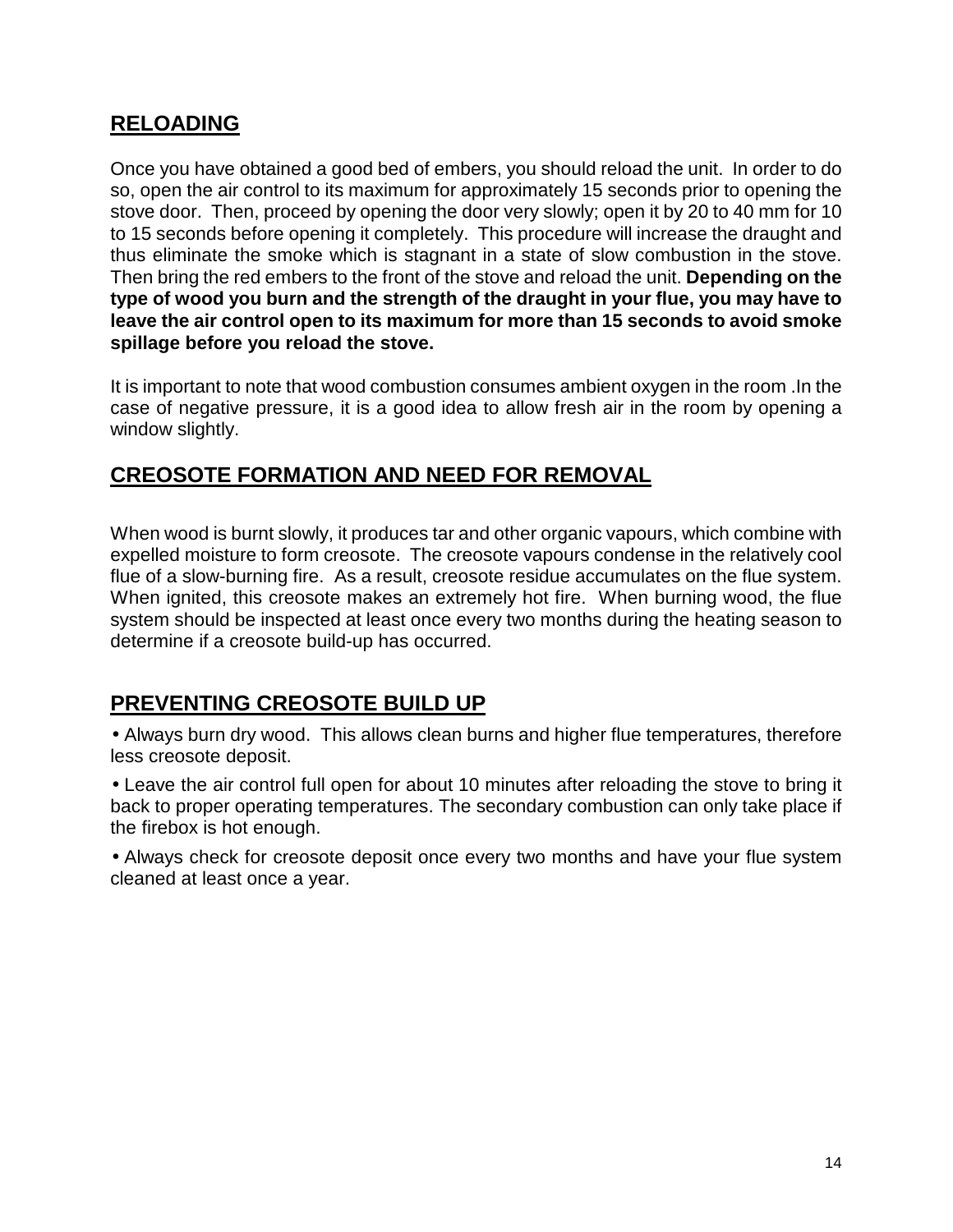### **ASH DISPOSAL**

Ashes should be removed from the stove every few days or when ashes get to 2 to 3 inches deep. Always empty the stove when it is cold, such as in the morning.

Always dispose of ashes in a metal container with a tight fitting lid. Place this container on a non combustible floor or on the ground, well away from all heat-sensitive materials, pending final disposal. If the ashes are disposed of by burial in soil or otherwise locally dispersed, they should be retained in the close container until all cinders have thoroughly cooled.

#### **CAUTIONS:**

- ASHES COULD CONTAIN HOT EMBERS EVEN AFTER TWO DAYS WITHOUT OPERATING THE STOVE.
- THE ASH PAN CAN BECOME VERY HOT. WEAR GLOVES TO PREVENT INJURY.
- NEVER BURN THE STOVE WITH THE ASH DUMP CAP REMOVED. THIS WOULD RESULT IN OVER FIRING THE STOVE. DAMAGE TO THE STOVE AND EVEN HOUSE FIRE MAY RESULT.

### **ASH DISPOSAL USING ASH DRAWER**

1. Make sure the fire is out, and the stove is cold.

2. Lift the ash dump plug at the left rear of the firebox by hooking the poker through the loop on the cover and lifting up.

3. Push the ashes through the hole and leave some ashes to cover the ash dump plug once it is replaced. Leave an ash bed of approximately 25mm deep on the firebox bottom to help maintain a hot ember bed.

4. Clear the ashes from the area where the plug normally sits so that it will properly seat against the opening edges; tap it down with your poker to ensure proper seating.

5. Cover the plug with the remaining ashes and continue operation of your stove as usual. The Ash Drawer is shown in Figure 3.1 and can be removed by pulling it out toward you. Lift the Ash Drawer slightly or the pedestal base may get scratched. Close the rear half of the Ash Drawer lid to prevent spillage. Ashes should be placed in a metal container with a tightly fitting lid. This closed container should be placed on a non-combustible floor or on the ground, well away from all combustible materials, pending final disposal. Ensure the rear half of the lid is open before replacing the Ash Drawer.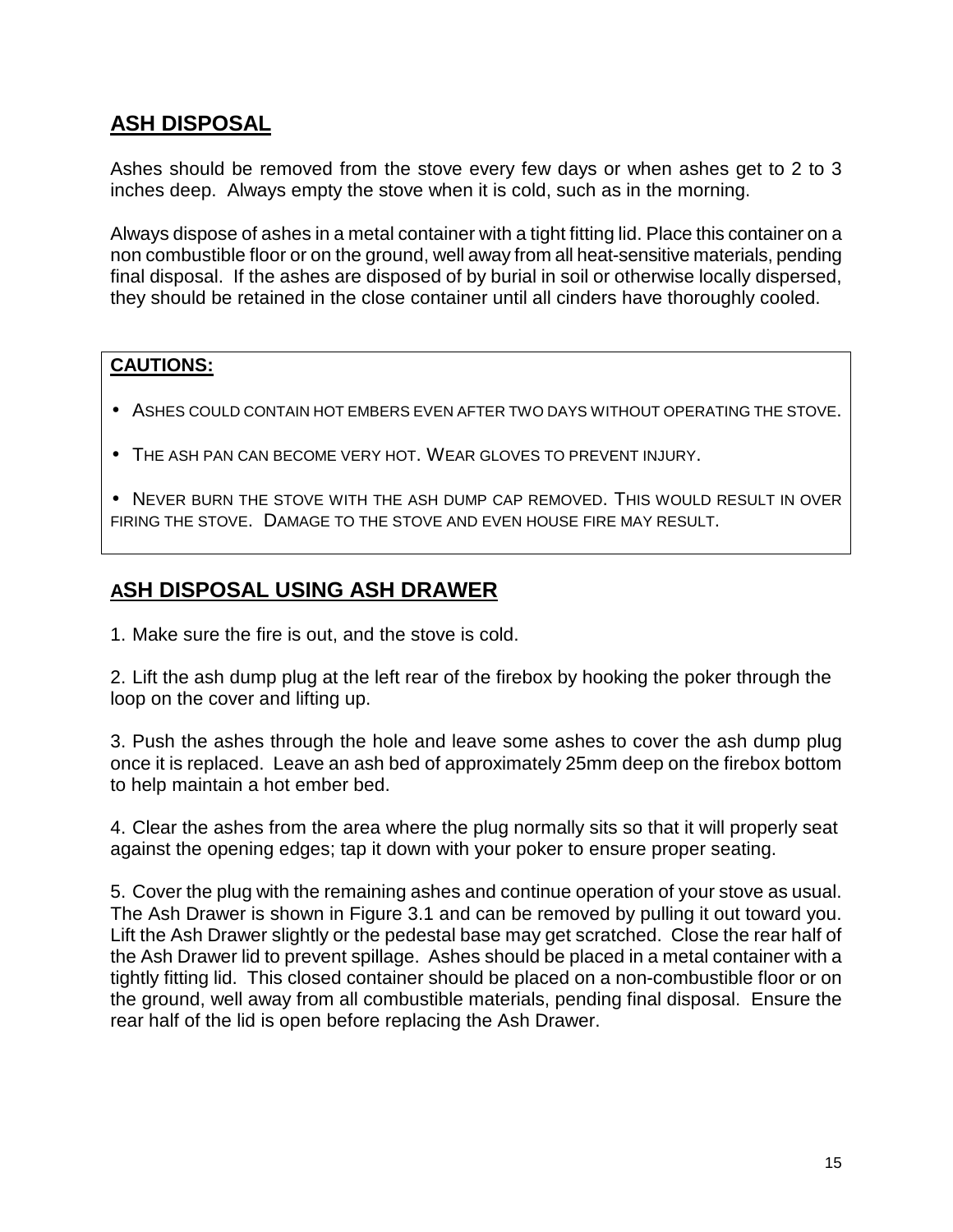6. If the ashes are disposed of by burial in soil or otherwise locally dispersed, they should be retained in the closed container until all cinders have thoroughly cooled. Do not place other waste materials in the metal ash container. If bright embers are glowing above the ash dump port during a low or medium low fire, air may be leaking past the ash plug. If this is happening, a possible over fire hazard exists. The stove should be shut down and allowed to cool. Properly seal the ash dump plug to the stove.



**Figure 2 : Ash removal**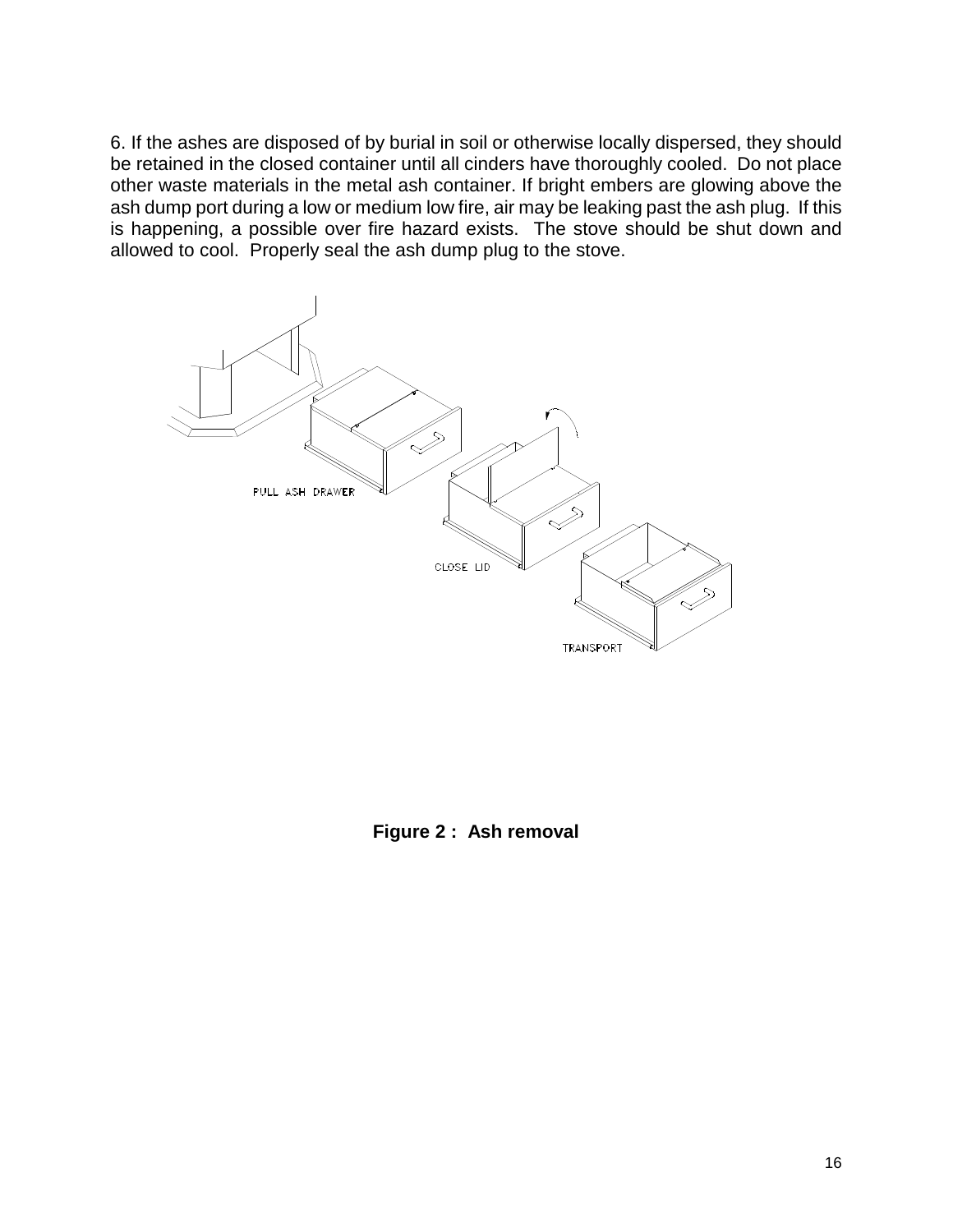## **MAINTENANCE**

Your Osburn stove is a high efficiency stove and therefore require little maintenance. It is important to perform a visual inspection of the stove every time it is emptied, in order to insure that no part has been damaged, in which case repairs must be performed immediately.

### **GLASS**

- Inspect the glass regularly in order to detect any cracks. If you spot one, turn the stove off immediately. Do not abuse the glass door by striking or slamming shut. Do not use the stove if the glass is broken.
- If the glass on your stove breaks, replace only with a glass supplied by your Osburn dealer.
- To replace the glass, remove the screws retaining the glass mouldings inside the door. Remove the mouldings and replace the damaged piece with a new one. Perform the procedure backwards after replacing. When replacing the glass, you should change the glass gasket to make sure you keep it sealed.
- Never wash the glass with a product that may scratch. Use a specialized product, available in the stores where wood stoves are sold. Only wash when the stove is cold.

#### **GASKETING**

It is recommended that you change the door gasket (which makes your stove door air tight) once a year, in order to insure good control over the combustion, maximum efficiency, and security. To change the door gasket, simply remove the damaged one. Carefully clean the available gasket groove, apply a high temperature silicone (tested for  $300^{\circ}$ C or higher) sold for this purpose, and install the new gasket. AVOID LIQUID GLUE TO FIX THE GASKET. You may light up your stove again approximately 24 hours after having completed this operation.

#### **WARNING:**

• NEVER OPERATE THE STOVE WITHOUT A GASKET OR WITH A BROKEN ONE. DAMAGE TO THE STOVE OR EVEN HOUSE FIRE MAY RESULT

### **FIREBRICK**

The firebrick in your stove does not need to be replaced if small cracks appear on the firebrick. However, should the firebrick start to disintegrate such that some parts of the firebox become directly exposed to the fire, you must immediately replace the firebrick. Failure to replace the firebrick will cause your stove to wear out prematurely.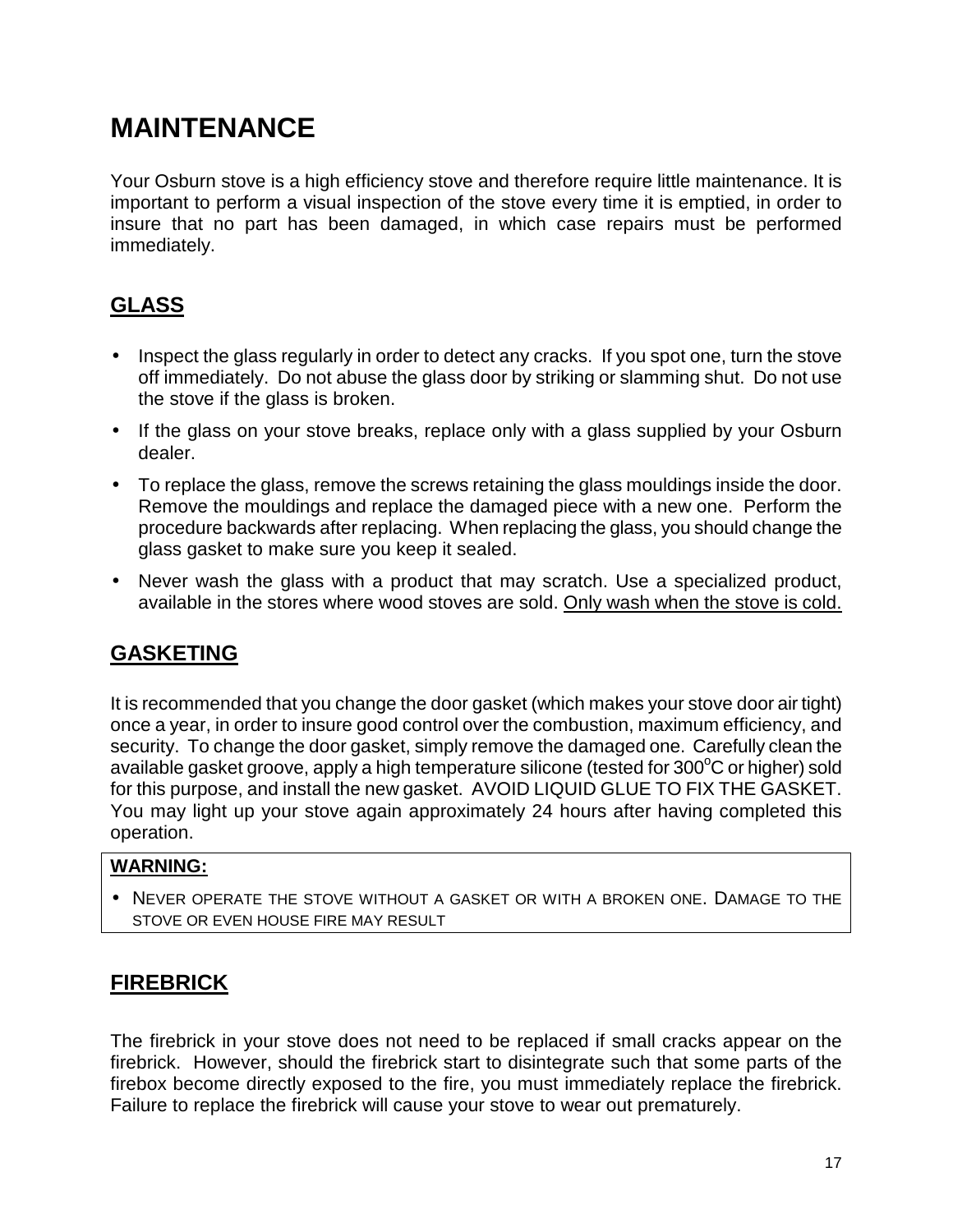### **BAFFLE INSTALLATION**

All firebrick and ceramic wool baffles must be properly in place for correct burning operation. Have any damaged firebricks replaced. Check the firebricks annually for damage and replace if they are broken or damaged. See Figure 4 for the firebrick layout.



**Figure 3 - Baffle installation** 



**Figure 4 - Firebrick layout**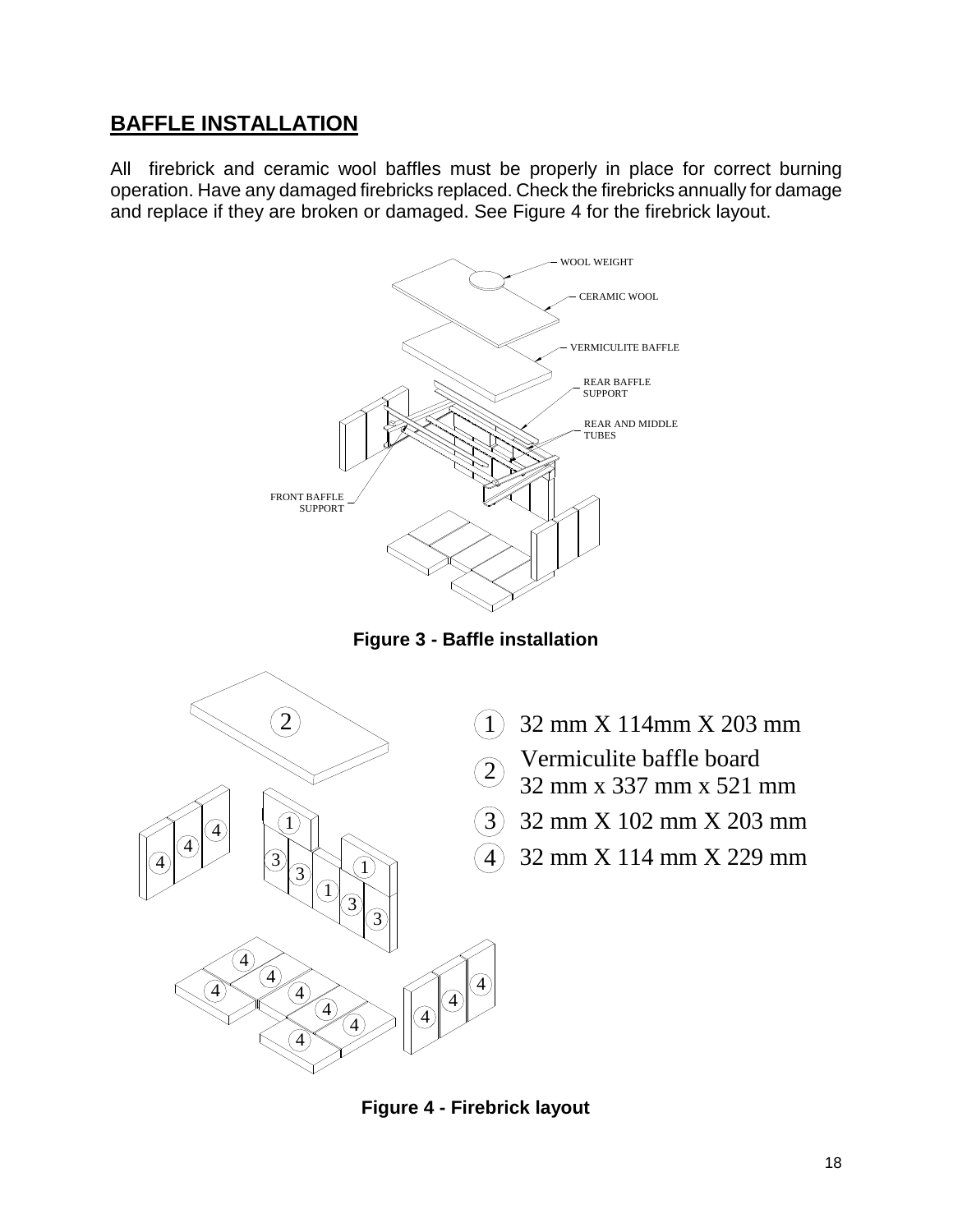### **SECONDARY AIR TUBE REPLACEMENT**

(see Figure 5)

- 1. Remove cotter pin at RH end of tube.
- 2. Slide tube to left and lower tube end below RH plenum.
- 3. Slide tube to right to remove.
- 4. Reassemble in reverse order using a new cotter pin. The cotter pin is a hammerlock style and locks into place by hitting the head sharply with a hammer.
- 5. Note that any tube can be replaced without disturbing the baffle.

#### **Important Notes:**



**Figure 5 – Secondary air tube replacement**

The air tubes are identified for placement as follows:

| <b>Model</b> | Type of tube                                   |
|--------------|------------------------------------------------|
| Osburn 2000  | Front $\triangleright$ 41 holes of 4 mm        |
|              | Center& rear $\triangleright$ 81 holes of 3 mm |